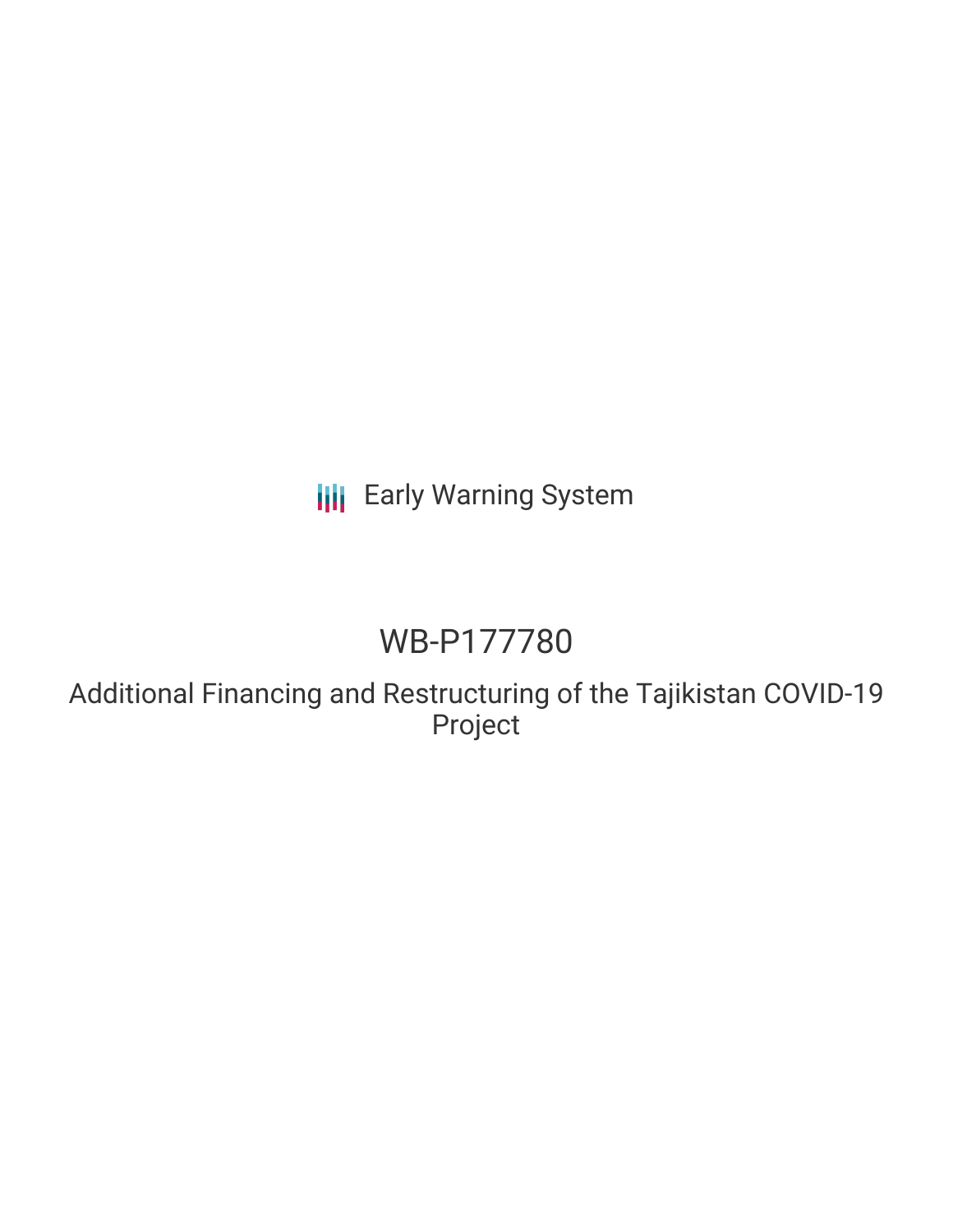

### Early Warning System Additional Financing and Restructuring of the Tajikistan COVID-19 Project

### **Quick Facts**

| <b>Countries</b>               | Tajikistan                  |
|--------------------------------|-----------------------------|
| <b>Financial Institutions</b>  | World Bank (WB)             |
| <b>Status</b>                  | Proposed                    |
| <b>Bank Risk Rating</b>        |                             |
| <b>Borrower</b>                | Government                  |
| <b>Sectors</b>                 | <b>Education and Health</b> |
| <b>Investment Type(s)</b>      | Loan                        |
| <b>Investment Amount (USD)</b> | \$25.00 million             |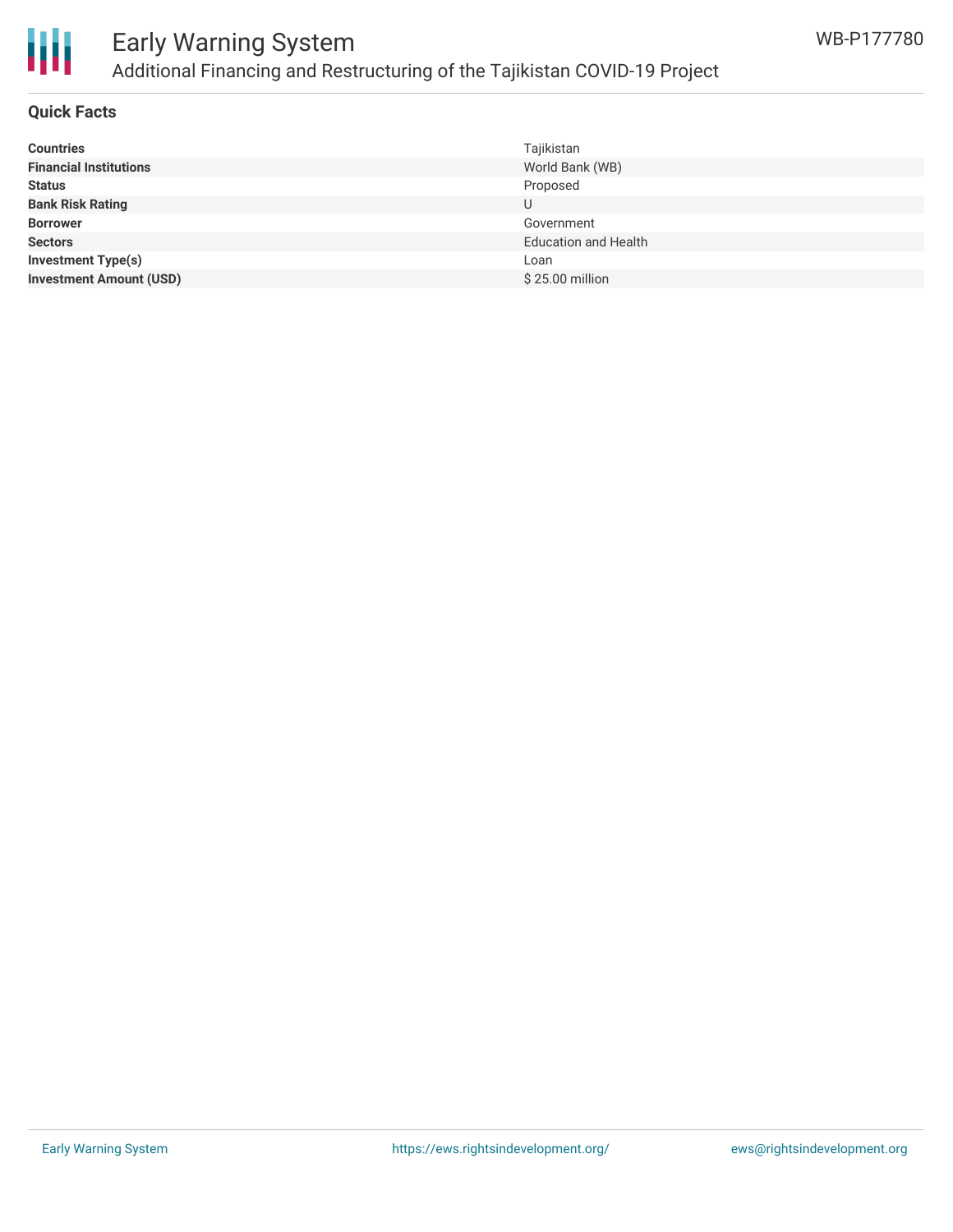

## Early Warning System Additional Financing and Restructuring of the Tajikistan COVID-19 Project

### **Project Description**

Project Development Objective (PDO) is to prevent, prepare and respond to the COVID-19 pandemic in the Republic of Tajikistan.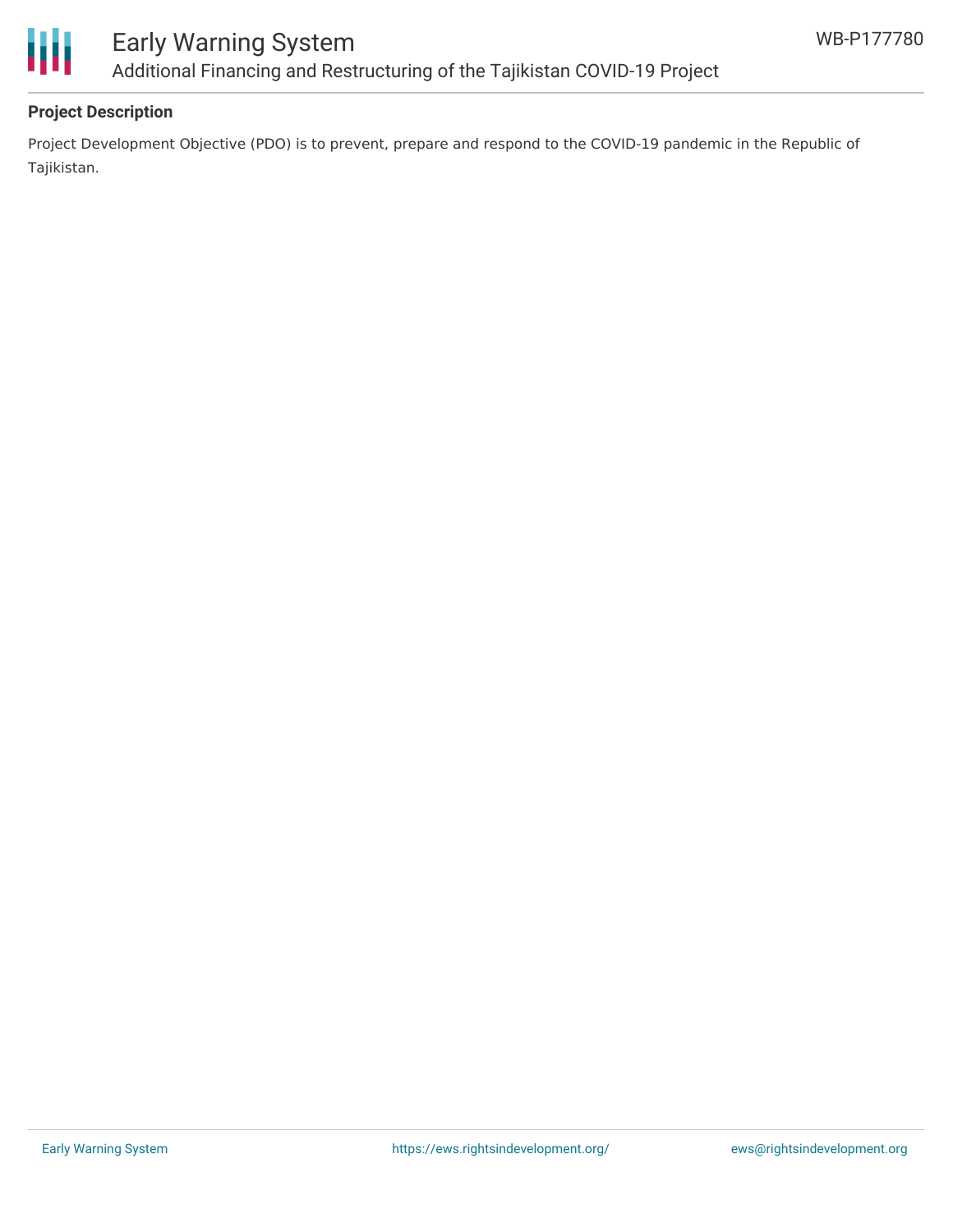

## Early Warning System Additional Financing and Restructuring of the Tajikistan COVID-19 Project

### **Investment Description**

World Bank (WB)